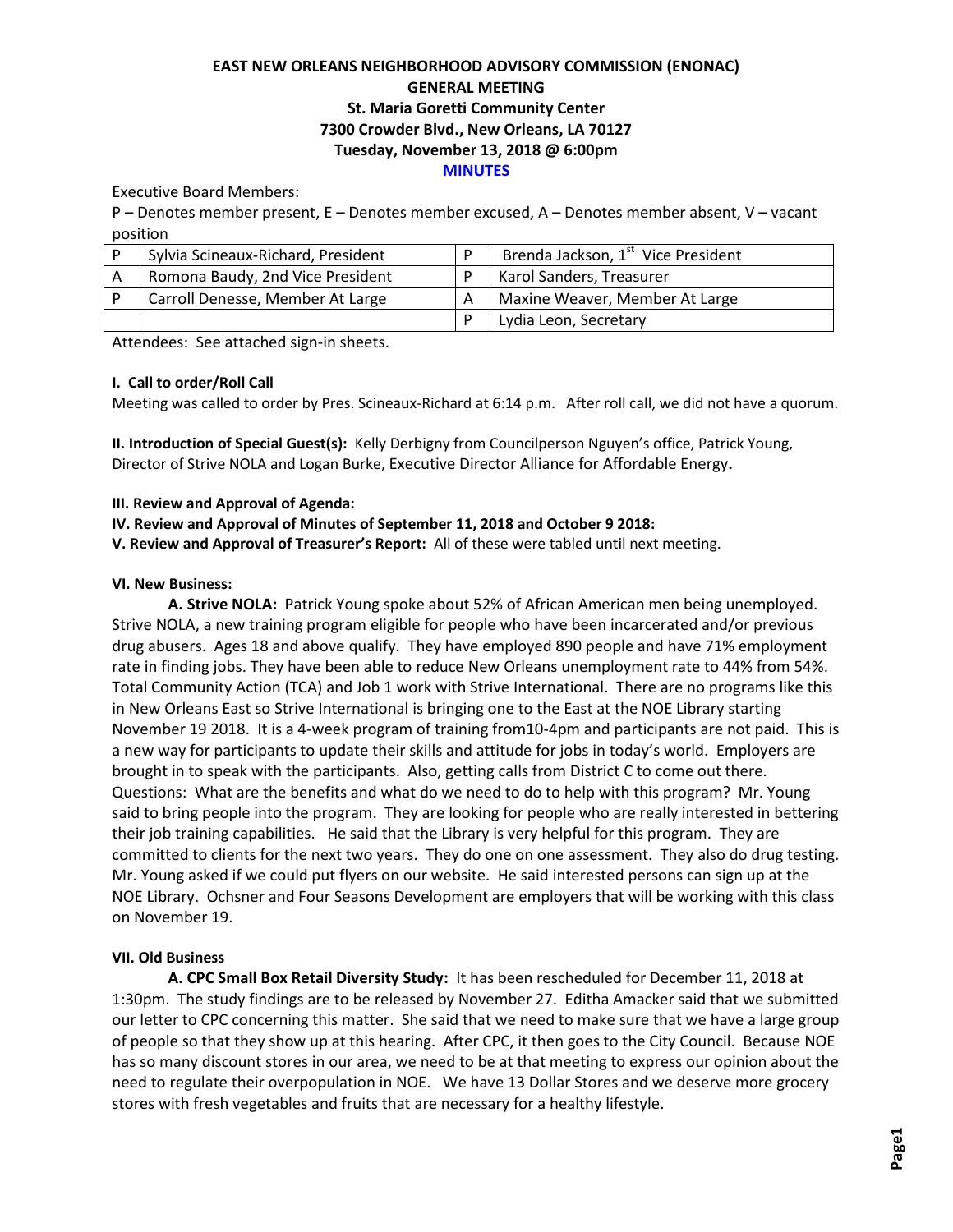**B. Neighborhood Summit:** *Building a Resilient New Orleans Together:* Comm. Marcia McWilliams, one of the attendees gave the Commissioners an update. She said that trees are hanging off of the stop signs and other areas in her neighborhood. She spoke with Ms. Ann MacDonald of Parks and Parkways about it at the meeting and after leaving the meeting found out that they were to cut down the trees. She spoke to a man in the truck and found out that there was only one tree cutting services. Now after her call to Ms. MacDonald we now have 5 tree-cutting services. She said you can call 311 to complain about the overgrown trees/limbs issue. Cynthia Lear, Director of Sanitation, spoke about signs and neighborhood clean-up. She said to call 311 and they may be able to assist us with clean-up in our neighborhood. Comm. Landrum said that she ordered a recycling bin and had not received it as of yet and it has been over 60 months. Comm. Legaux said that at [311@nola.gov](mailto:311@nola.gov) you can send pictures of problem areas to this email address. Comm. Celestand said that the summit was wellattended, very informative and there were lots of free things. Bike Easy was there and she asked Rob at Bike Easy about bike routes along Haynes and in NOE in general. Commissioners, Legaux, Landrum also Attended the Summit.

**C. Litter Free Campaign:** Free Litter bags are to be distributed at the Toys for Tots event on December 1, 2018. The bags are to be given to the parents. Pres. Scineaux-Richard asked if anyone could donate crayons to go in the bags along with the coloring books. Comm. Comeaux asked if Folgers was contacted. Comm. Legaux said that we should show the bags to the principals of the schools and let them know that they are being given out at the Toys for Tots event. Comm. Denesse suggested contacting Crimestoppers for a donation.

**D. Toys for Tots: December 1, 2018; 10a-1p; St. Maria Goretti Community Center - Toys were** picked up and stored at the District 2 Community Center on Crowder. There were about 40 boxes of toys. Richard Disposal got one of his trucks and a few employees to pick up and bring to District 2 Community Center for storage of the toys.

**E. Holiday Extravaganza 2018:** Tickets are going fast! Just a few reserved tables left.

## **VIII. Community Info**

**A. Entergy Resolution: WHAT NOW?** Pres. Scineaux Richard said that she has gotten a lot of phone calls from NOE residents and how they feel about the whole issue with Entergy hiring actors to attend the meeting at City Hall to voice support for the their proposal. Logan Burke, Executive Director of the Alliance for Affordable Energy said that ENONAC is a fantastic organization. She said that the City Council has opened an investigation into the Entergy issue. She said many NOE residents were unable to get in because of the large numbers of actors taking up much space. The investigation gave their finding in a meeting on October 31 and the Council was very upset with Entergy. The Council said they want Entergy fined \$5 million dollars and wants upper executives to take an ethics class. The Council is also trying to see if that fine is sufficient or should something else be done along with the fine. The deadline on this is 30 days; that would be November 30, 2018. She said that residents of the East need to send in their views on the Entergy issue to the City Council before November 30. She said that the City Council is also open to re-opening the Entergy case and re-voting on the original proposal. Open meeting violation is also under lawsuit and another one stating Entergy did not look at any other options. The Council's Utility Commission meeting is on Thursday, December 13, 2018 at 10am in City Council chambers. She said we should email Jason Williams, Helena Moreno and Cyndi Nguyen and let them know our position on Entergy issue. Ms. Amacker said there was a reference to ENONAC in the investigation report and Entergy said that this issue was 'war'. She said that meetings were held outside of scheduled meetings to avoid notifying NOE. They wanted to avoid real public opinion on this issue. Usually a fine is extensive and \$5 million is not enough. We need to make sure that the ethics training is done and it needs to be about community input and how to deal with people. Comm. Legaux said that the issue needs to be restated and revisited and that each commissioner needs to sign it and send it to our residents and get at least 5 residents from each neighborhood to sign it. Comm. Comeaux suggested that we ask for a new vote and that the fine be increased according to the damages to NOE.